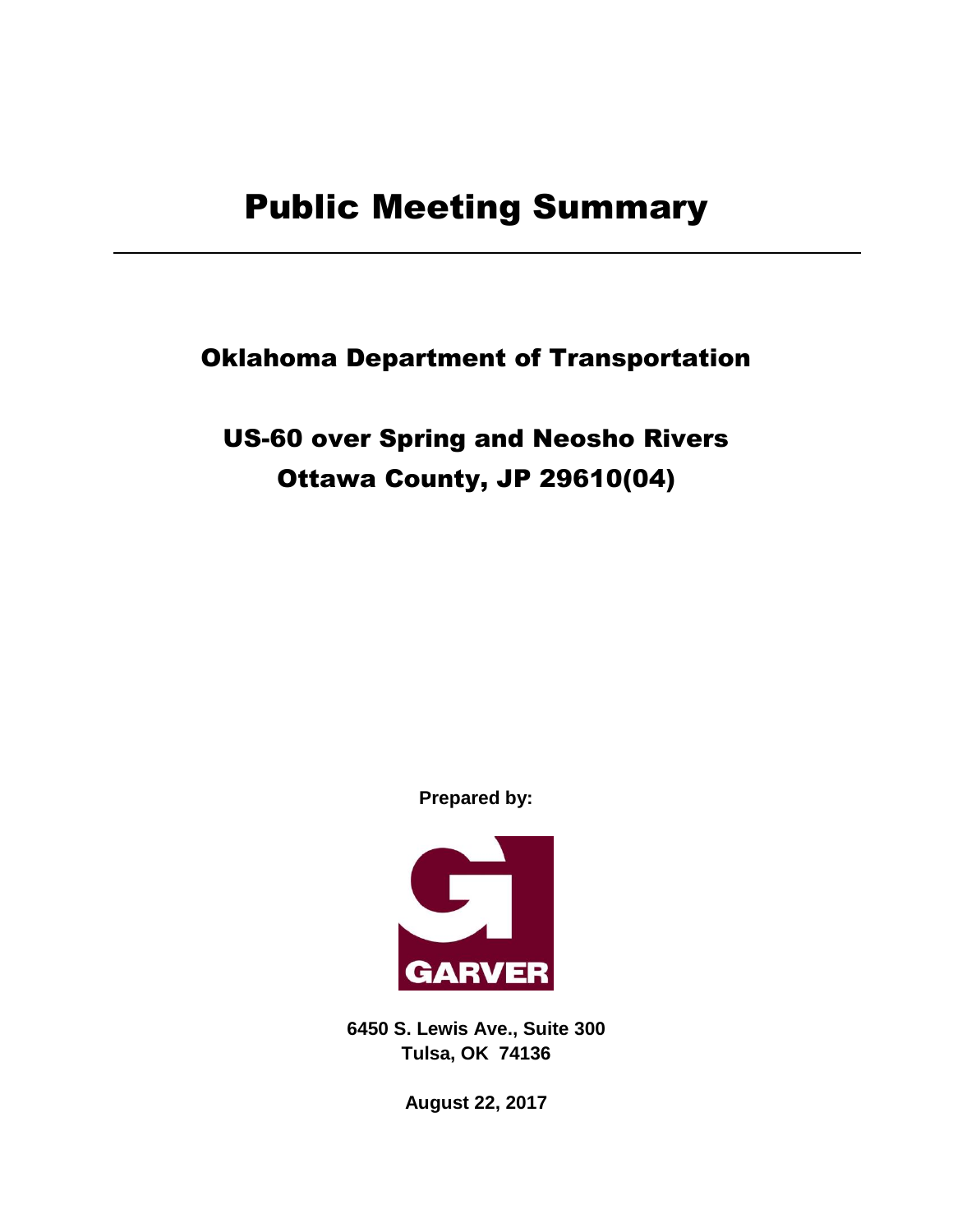

# **Table of Contents**

| 1.0 |  |
|-----|--|
| 2.0 |  |
| 3.0 |  |
| 4.0 |  |
|     |  |
|     |  |
|     |  |
|     |  |
|     |  |
|     |  |

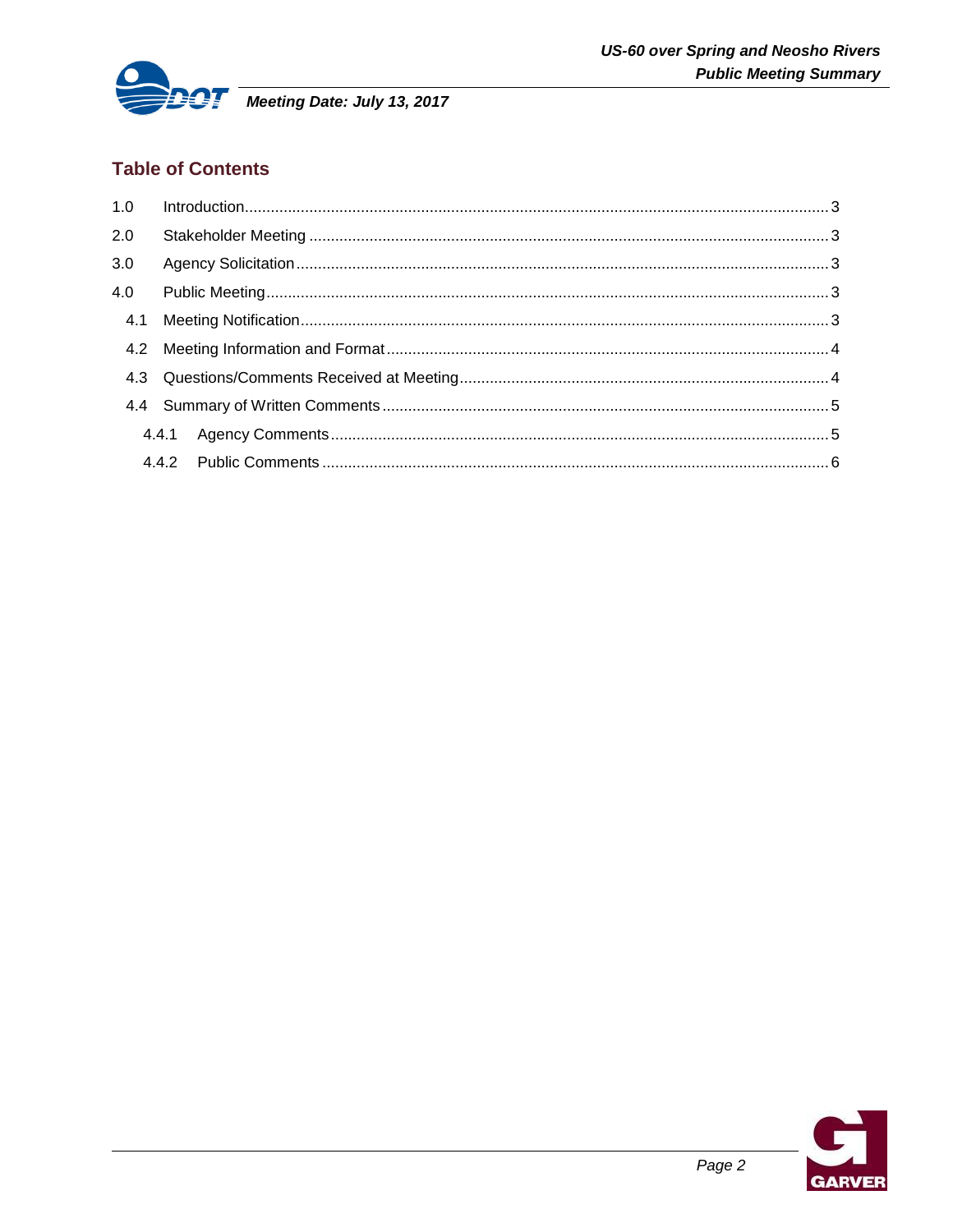

# <span id="page-2-0"></span>**1.0 Introduction**

This document summarizes the stakeholder and public meetings conducted for the US-60 project over the Spring and Neosho Rivers in Ottawa County [JP 29610(04)]. The purpose of these meetings was to present information about the proposed project to the stakeholders and the public and obtain input. The project extents begin 9.3 miles east of the US-69/US-60 junction and extend east approximately 2.8 miles. The purpose of the project is to correct the narrow, at-risk bridges and improve the geometrics and safety at the US-60/SH-137 intersection.

# <span id="page-2-1"></span>**2.0 Stakeholder Meeting**

ODOT held a Stakeholder Meeting on October 24, 2016 to present the project to agencies with particular interest in the project. These agencies included the US Army Corps of Engineers, the US Fish and Wildlife Service, the Wyandotte Nation, the Oklahoma Tourism and Recreation Department, the Grand River Dam Authority, and Ottawa County. Comments from this meeting included requests to minimize impacts to cultural resources, wetlands, and threatened and endangered species. Other comments were related to the importance of keeping US-60 open during construction, and coordinating with Twin Bridges State Park on any needed road closures. A more detailed summary of the Stakeholder Meeting can be found in **Appendix A**.

# <span id="page-2-2"></span>**3.0 Agency Solicitation**

Initial agency solicitation letters were mailed on June 16, 2017. These letters provided a short project description, the purpose of the project, and a brief history of the corridor with an enclosed project location and proposed alternative map. The letter requested recipients provide input by July 27, 2017 and included an invitation to the public meeting to be held on July 13, 2017. This letter was sent to resource agencies, Indian Tribes, and all participants in the Stakeholder Meeting. A copy of the agency solicitation letter and the mailing list is included in **Appendix B**.

### <span id="page-2-3"></span>**4.0 Public Meeting**

### <span id="page-2-4"></span>**4.1 Meeting Notification**

In addition to the notification provided via the agency solicitation letters (see above), notice of the public meeting was sent by letter to the Governor's office, elected officials (federal and state), Ottawa County Commissioners, the City of Miami, the Town of Wyandotte, Grand Gateway Economic Development Association, Pelivan Transit, local school districts, emergency service providers, and medical facilities in the study area. The letter provided a brief description of the purpose and need for the project, the project history, and an invitation to the public meeting. The letter was accompanied by a project location map. Letters were mailed on June 16, 2017. A copy of the letter and the mailing list is included in **Appendix C**.

Notice of the public meeting was also sent by letter to all property and utility owners in the study area on June 16, 2017. A copy of the letter and the mailing list is included in **Appendix D**.

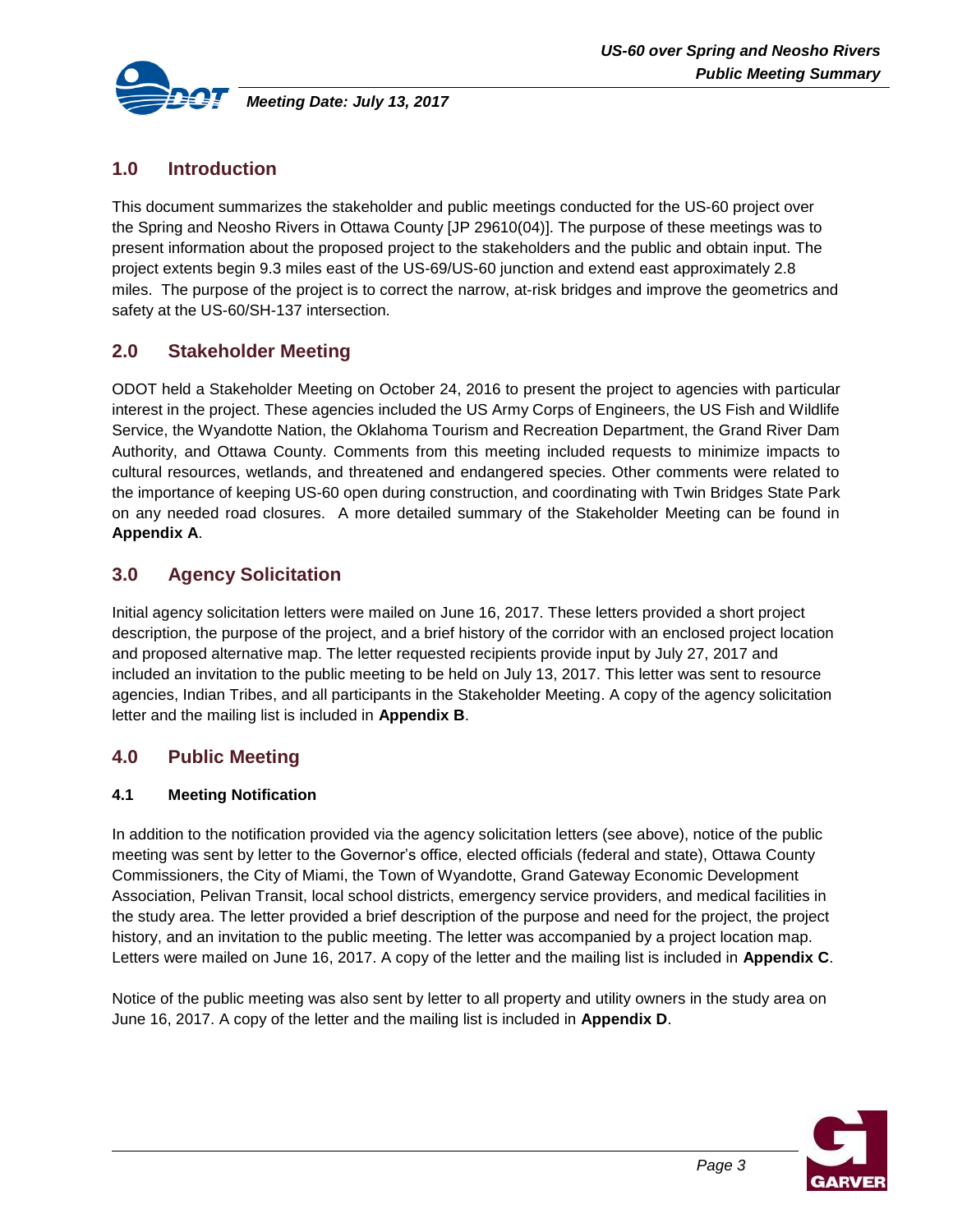

### <span id="page-3-0"></span>**4.2 Meeting Information and Format**

The public meeting was held on July 13, 2017, at 6:00 PM at the Fairland Elementary School Cafeteria at Church and Perry Streets in Fairland, OK. Forty-two (42) people signed in for the meeting, including representatives from ODOT, Garver, Congressman Mullin's office, Wyandotte Nation, Oklahoma Tourism and Recreation Department, Ottawa County, City of Miami, Town of Fairland, Fairland Public Schools, local media, and members of the public. A copy of the sign-in sheets is included in **Appendix E**.

Mr. Joe Brutsche, ODOT Project Manager, opened the meeting and welcomed the attendees. Garver then gave a presentation about the project, followed by an open question and answer period. ODOT and Garver staff were available following the formal presentation for one-on-one and small group discussions with the public. Display boards showing the project location and proposed alternative were available for public viewing in two locations. The board showing the proposed alternative was also available as a handout. A copy of the presentation is included in **Appendix F**. A copy of the meeting handout and display boards is included in **Appendix G**. The public and agency comment period was open until July 27, 2017.

The presentation covered:

- Purpose of the Meeting
- Purpose and Need for the Project
- Project Development Process
- **•** Existing Conditions
- Project Area Constraints
- Proposed Design
- Impacts of Proposed Project
- Next Steps

#### <span id="page-3-1"></span>**4.3 Questions/Comments Received at Meeting**

Verbal comments from meeting attendees were related to lighting, closure of SH-137 and potential detours, environmental studies including floodplains and cultural resources, construction schedule and impacts, and costs. Specifically, comments and questions included the following. Responses given at the meeting are indicated in italics.

- The area is very dark and would request lighting, especially at the US-60/SH-137 intersection. *Response: Lighting will be studied in more detail during design*.
- Will utility relocations also require closure of SH-137? *Response: Utilities have not been surveyed yet. We will know more once all utilities are located in relation to the proposed construction.*
- How soon will construction begin? *Response: Currently construction is scheduled for 2024*.
- How will wide loads be accommodated during construction? *Response: This would be similar as they are handled now, with possible flagmen if necessary.*
- Is the entire bridge going to be 26 feet higher than existing? *Response: 26ft will be at the highest point and it will gradually lower down to the roadway at both ends*.

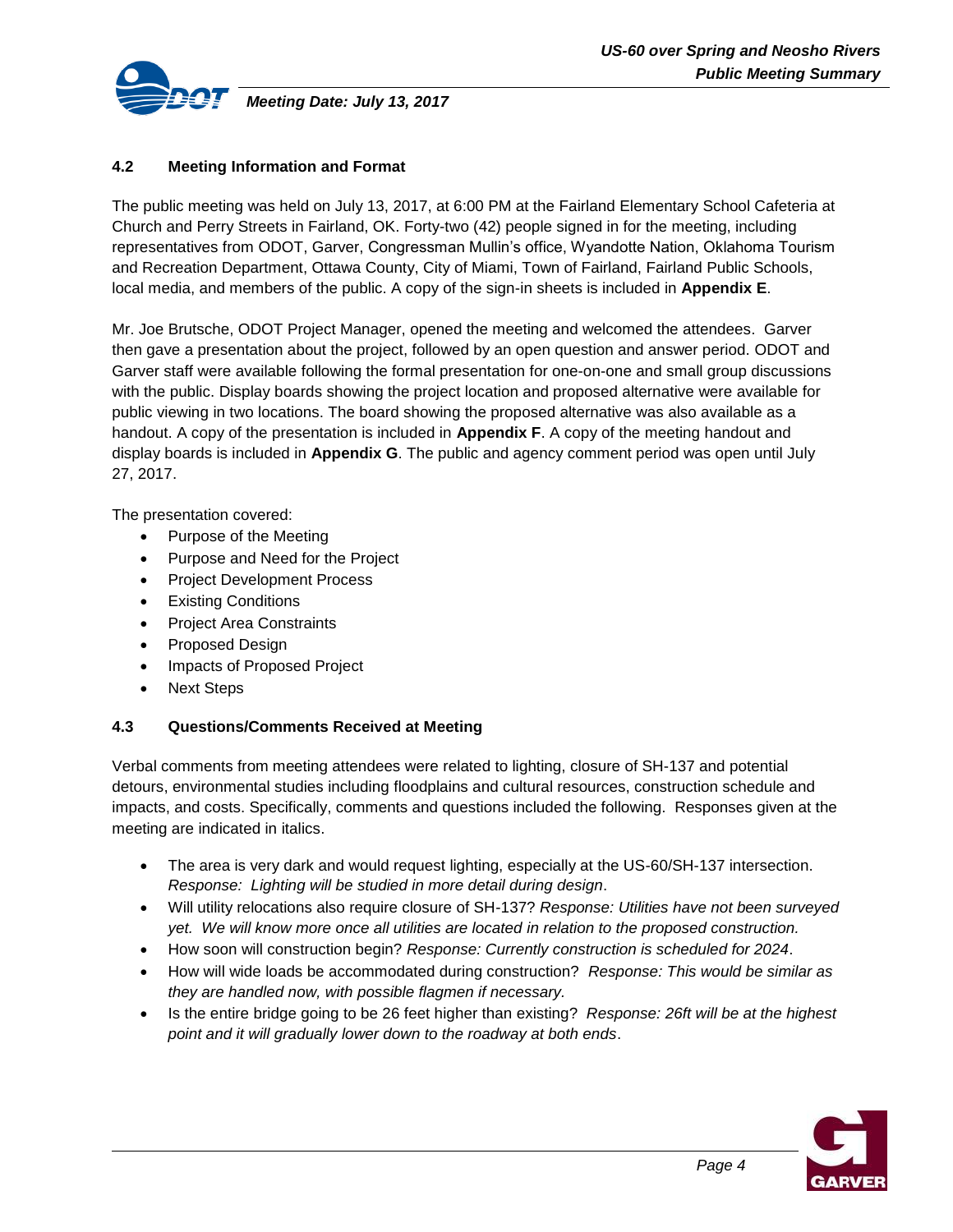

- Will Garver be assisting with construction inspection? *Response: That has not been determined yet*. What about with the cultural resources studies? *Response: Currently the environmental studies, including cultural resources, is part of Garver's contract*.
- What type of traffic control will there be at US-60/SH-137? Signal? *Response: This will most likely be a stop sign for SH-137 traffic.*
- Will the planned construction on SH-10 affect this project? *Response: The SH-10 project is planned for this year and should be completed in 12-18 months, so it will be complete prior to the US-60 project starting*.
- What will the construction duration of this project be? *Response: Most likely 12-18 months*.
- Will the tribes be consulted during the environmental/cultural studies *Response: Yes*.
- What is the cost? *Response: There is \$29 million programmed – this does not include mitigation.*
- Concern that the detour route will flood can the detour route be improved? *Response: ODOT has used this detour before without issue. The detour route will likely not be improved*.
- Can E-140 Rd be improved and used for the detour? *Response: E 140 Rd is a county road – ODOT uses only state highways as detours*.
- Will there be a danger of cars driving off the bridge with the new height? *Response: The bridge will include railings that have been tested to stop cars if they are hit.*
- Will this project require a revision of the FEMA Map? *Response: No, it is anticipated that the project will lower the flood elevation slightly and no map revision will be required*.
- Will the project affect the scenic overlook on SH-137? *Response: This will be investigated*.
- How long is the comment period? *Response: Two weeks from the date of the meeting*.

#### <span id="page-4-0"></span>**4.4 Summary of Written Comments**

Seven (7) written comments from agencies and five (5) written comments from the public were received both during and after the public meeting. Copies of the written comments are included in **Appendix H**. ODOT responses to the comments are shown in italics after each comment.

#### <span id="page-4-1"></span>*4.4.1 Agency Comments*

The **Bureau of Land Management (BLM)** provided a letter stating they have no concerns or objections to the proposal as a review of their files shows no Federal minerals in or near the project area and no BLM surface lands or any administered Indian mineral interests near or within the project area. *Response: Thank you for your review*.

The **National Park Service** responded that they have no comment at this time. *Response: Thank you for your review*.

The **Miami Tribe of Oklahoma** has no objection to the project at this time and are not aware of any specific Miami Tribe cultural or historic links to the site. The tribe does request that if archaeological materials are discovered that they be consulted. *Response: Thank you for your comment. ODOT will continue to consult with the Miami Tribe of Oklahoma pursuant to Section 106 of the National Historic Preservation Act.*

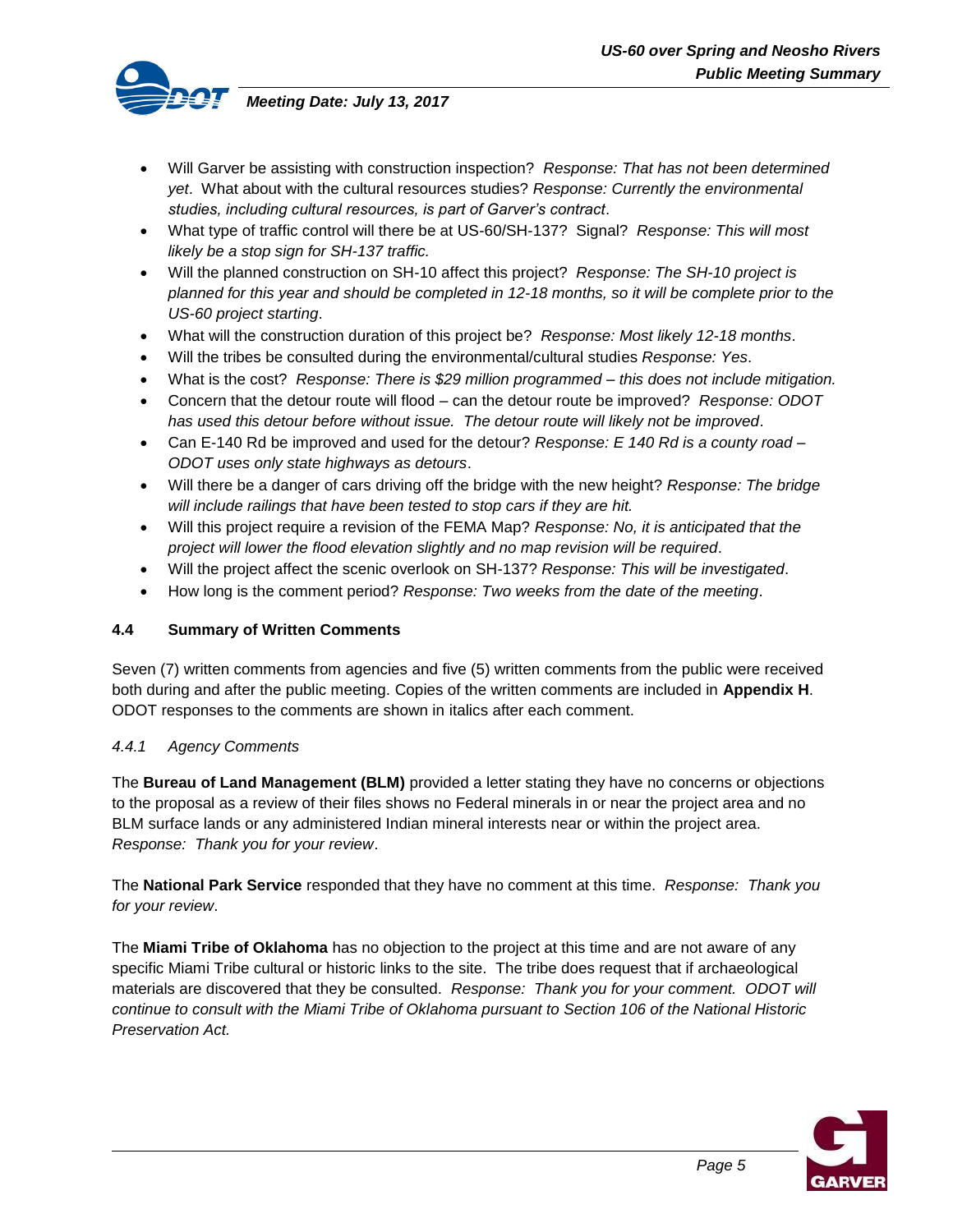

*Meeting Date: July 13, 2017*

The **Oklahoma Department of Commerce** provided a letter stating their support for the project and their desire that the improvements not interfere with the public's access to Twin Bridges State Park. *Response: Thank you for your support. Access to Twin Bridges State Park will be maintained at all times during construction. Detours may be required due to the need to close SH-137 for a short time (approximately 6 months) during construction. ODOT will continue to coordinate with Twin Bridges State Park to minimize the impacts of this closure as much as possible.*

The **Oklahoma Department of Environmental Quality (ODEQ)** stated that prior to beginning any construction activity disturbing more than one acre, a Notice of Intent (NOI) must be submitted and authorization under OKR10, construction stormwater, must be obtained. ODEQ attached a list of recommendations for general construction/improvement projects including following regulations related to plumbing codes, lead-based paint, asbestos, fugitive dust, solid waste, and Oklahoma Pollutant Discharge Elimination System (OPDES) permitting. ODEQ also noted that the Neosho River is impaired for lead and the Spring River is impaired for lead and turbidity. These should be addressed in the Storm Water Pollution Prevention Plan (SWPPP) for the project. *Response: ODOT will follow all requirements of OKR10 and will address the impaired waters in the SWPPP.*

The **Oklahoma Conservation Commission (OCC)** reviewed the project and noted that it spans both rivers and associated riverine or lacustrine wetlands. The OCC has general concerns about siltation and recommends a plan to reduce disturbance in water bodies and erosion control plans to minimize sedimentation. OCC also recommends minimizing any stream channel changes, and using natural stabilization methods if streams are affected. OCC also recommends providing maximum flow under bridges to allow for flood drainage and that all streams remain free flowing. *Response: ODOT will prepare erosion and sedimentation control plans for the project and will comply with all terms of the OKR10 storm water permit. No significant channel changes are anticipated. The new bridge will improve the passage of flood waters by having fewer piers in the river channels than existing.*

**Oklahoma State Parks** stated that if right-of-way is needed (from Twin Bridges State Park), a conversion will occur under the Land and Water Conservation Fund program and replacement land will be needed. In addition, significant archeological resources exist and need to be documented if removed. If they are not removed site security could become an issue. Some loss of site improvements could occur at the confluence area. Oklahoma State Parks looks forward to coordinating on the project. *Response: Thank you for your comments. ODOT will continue to coordinate with Oklahoma State Parks on this project.*

### <span id="page-5-0"></span>*4.4.2 Public Comments*

Five (5) written comment forms from the public were received. These comments and ODOT's responses are listed in italics below. Some comment forms included more than one comment.

How much of the park will be affected by the bridge? *Response: Preliminary information indicates approximately 2 acres of the park will be affected.* 

We depend on the Wyandotte Fire Department and if a fire or other emergency were to happed they have no way to get to us. *Response: US-60 will remain open to traffic at all times. Emergency service providers will be notified of the closure on SH-137 and will find alternate routes during that time.*